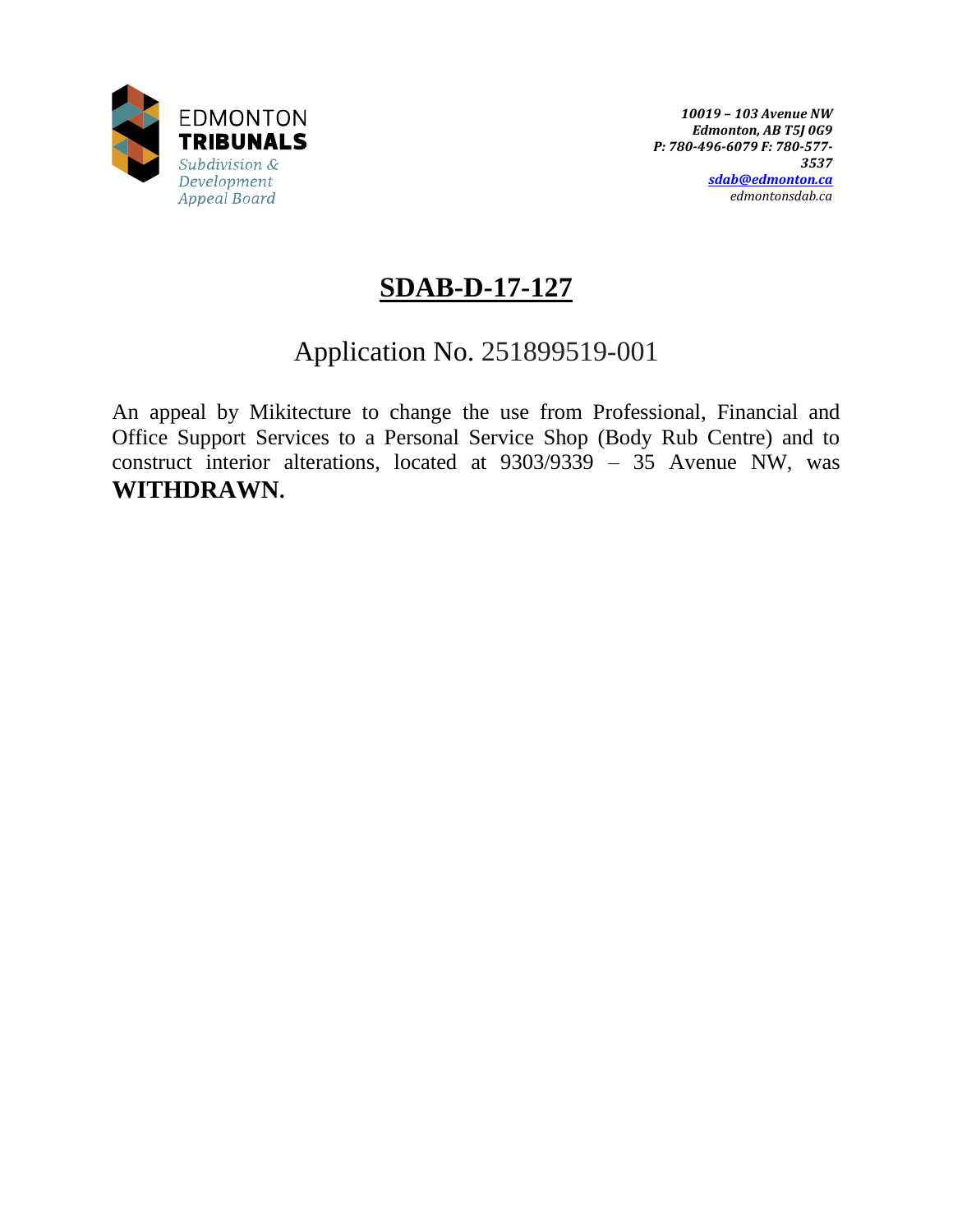

Date: July 20, 2017 Project Number: 246994130-001 File Number: SDAB-D-17-128

# **Notice of Decision**

[1] On July 12, 2017, the Subdivision and Development Appeal Board (the "Board") heard an appeal that was filed on **June 15, 2017**. The appeal concerned the decision of the Development Authority, issued on June 15, 2017, to refuse the following development:

## **Construct a Semi-detached House with Unenclosed Front Porch, and to demolish an existing Single Detached House and Accessory building (rear detached Garage).**

- [2] The subject property is on Plan RN50 Blk 102 Lot 19, located at 11638 84 Street NW, within the (RF3) Small Scale Infill Development Zone. The Mature Neighbourhood Overlay and Parkdale Area Redevelopment Plan apply to the subject property.
- [3] The following documents were received prior to the hearing and form part of the record:
	- A copy of the Development Permit application with attachments, proposed plans, and the refused Development Permit;
	- The Development Officer's written submission;
	- The Appellant's written submissions; and
	- On-line responses; one in opposition and one neutral response.

## **Preliminary Matters**

- [4] At the outset of the appeal hearing, the Presiding Officer confirmed with the parties in attendance that there was no opposition to the composition of the panel.
- [5] The Presiding Officer outlined how the hearing would be conducted, including the order of appearance of parties, and no opposition was noted.
- [6] The appeal was filed on time, in accordance with section 686 of the *Municipal Government Act*, RSA 2000, c M-26.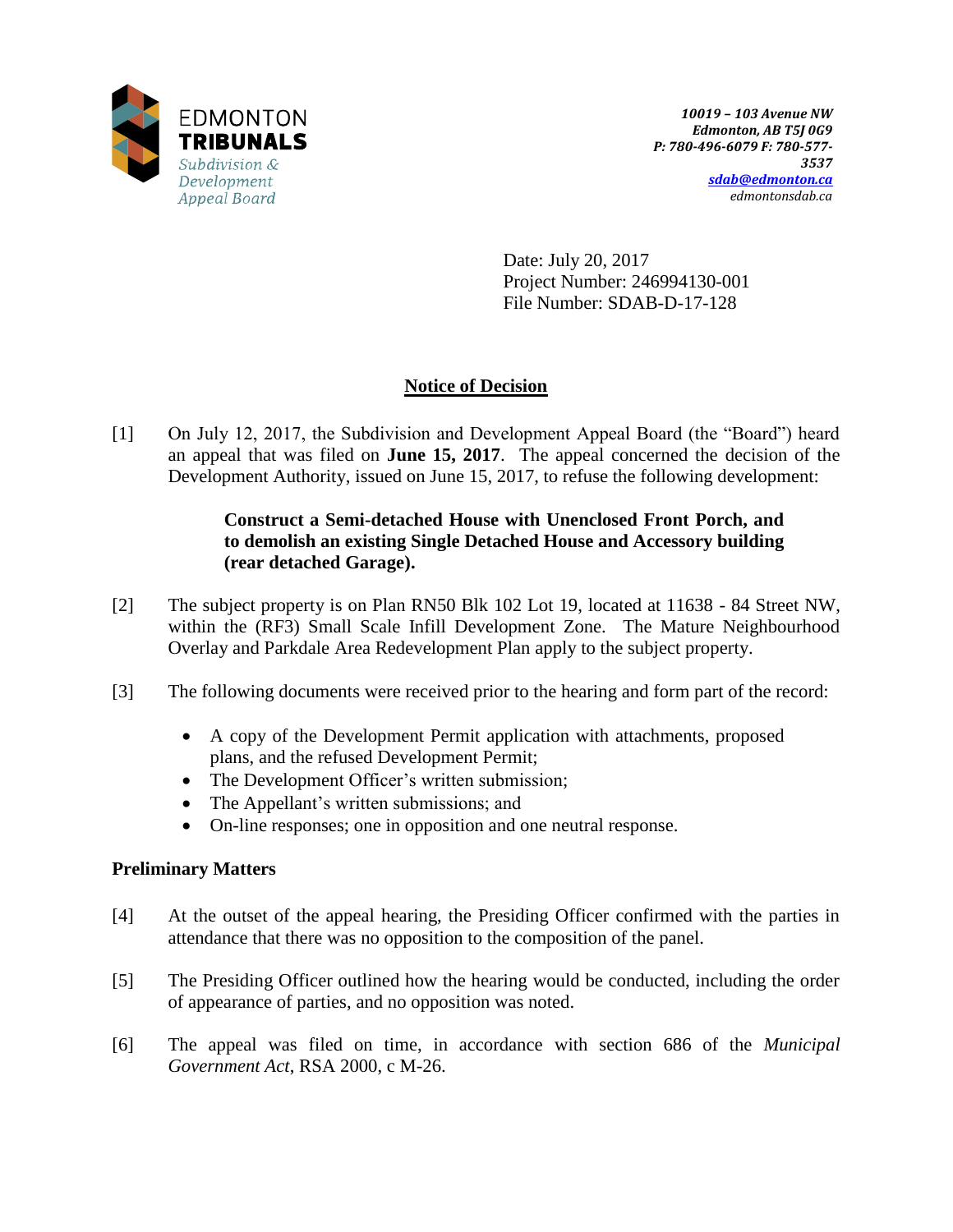### **Summary of Hearing**

- *i) Position of the Appellant, Mr. J. Rodas*
- [7] Mr. Rodas has developed three identical Semi-detached Houses in this neighbourhood. Two of them were approved by the Board because of a deficiency in the minimum required site area.
- [8] In his opinion, the site area regulation is a technical variance required by the Zone. However, he understands why the required variance could not be approved by the Development Officer.
- [9] The existing single detached house is beyond repair which has raised concerns by neighbours.
- [10] He met with neighbours to review the proposed plans. 21 neighbours signed a petition to support the proposed development and they were excited to see new development on this block.
- [11] A Semi-detached House of this exact design has been built two lots away from the subject site.
- [12] In his opinion, the proposed front-to-back Semi-detached House is aesthetically more appealing than an up-down design.
- [13] He referenced the submitted photographs and indicated that there are six Semi-detached Houses existing in close proximity to the subject site.
- [14] The private outdoor amenity area is deficient by 0.8 metres. However, parking is only allowed on one side of 84 Street and providing two on-site parking spaces at the rear of the proposed garage would be more beneficial for the neighbourhood than complying with the minimum required amenity area.
- [15] This development will be a condominium and from his experience, the front dwelling is assigned the front yard and the rear dwelling is assigned the rear yard.
- [16] He has reviewed and accepts all of the recommended conditions provided by the Development Officer.
- [17] This neighbourhood is being revitalized by the redevelopment that has occurred over the past five years.
- [18] The proposed dwellings will be sold. In his opinion, the proposed dwelling units will be affordable for first time home buyers.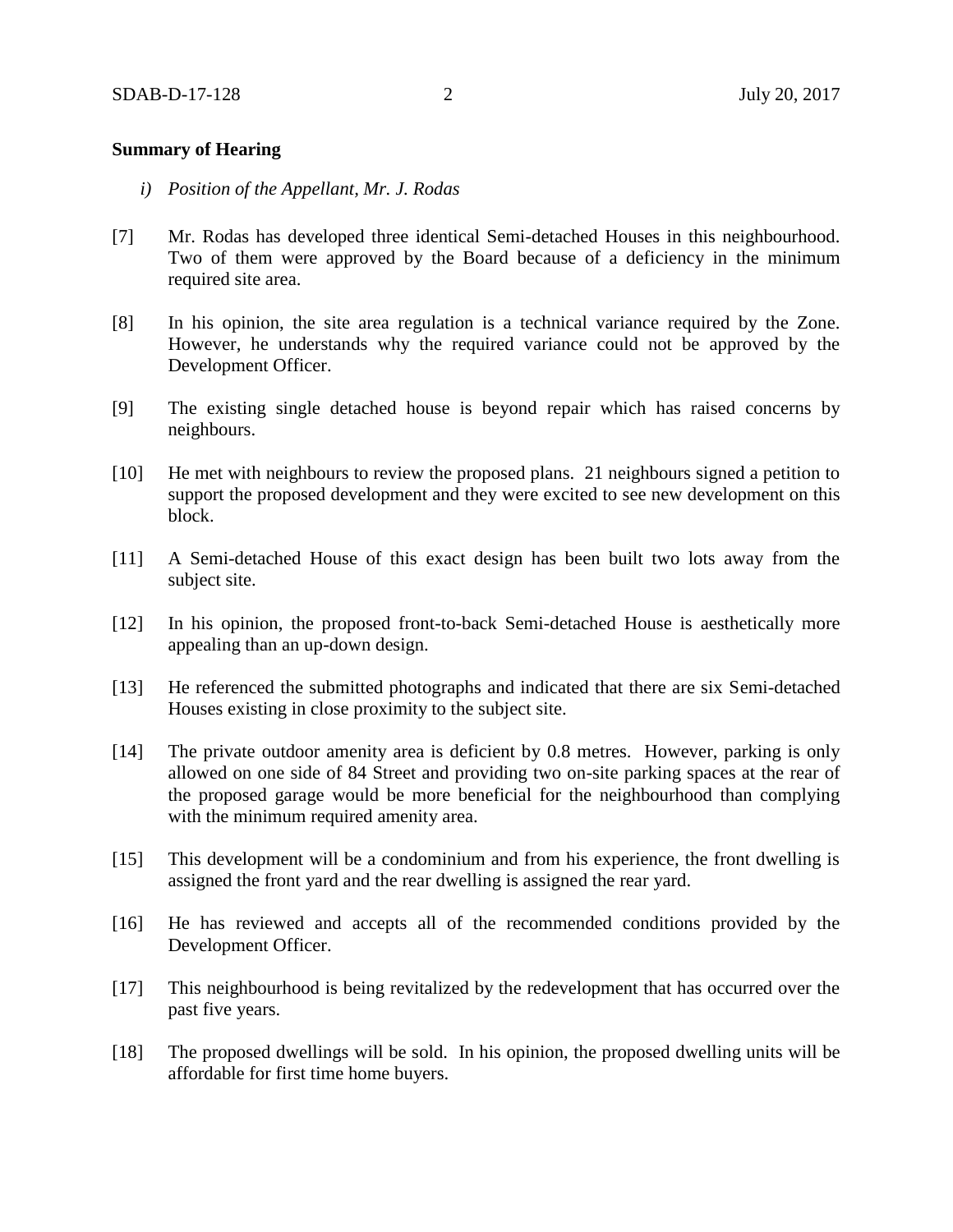SDAB-D-17-128 3 July 20, 2017

- [19] Mr. Rodas provided the following with respect to questions from the Board:
	- a. He contacted the property owner to the rear of the subject site and answered her questions but she chose not to sign the petition of support.
	- b. Any windows that overlook onto the adjacent properties will be frosted or opaque to comply with a recommended condition from the Development Officer.
	- c. It would be his preference not to relocate the detached garage to comply with the private outdoor amenity area requirement but he would amend his plan if that was a requirement of the Board.
	- d. A variance has been granted for a deficiency in the minimum required private outdoor amenity area for all of the other Semi-detached Houses that he has developed in this neighbourhood. It has never been an issue for the purchasers or negatively impacted the sale of the houses. The purchasers prefer the provision of two on-site parking spaces.
	- e. Moving the detached garage further toward the rear lane would make it difficult for a larger vehicle to park on the driveway.
	- f. An owner of a Semi-detached House that he developed erected fencing to provide amenity area for both dwellings in the rear yard.

#### *ii) Position of the Development Officer, Mr. K. Yeung*

- [20] Mr. Yeung clarified that the development of a new detached garage is not part of this development permit application. The detached garage application is still under review. This development permit application only includes the demolition of the existing garage on the site and the construction of a Semi-detached House.
- [21] Mr. Yeung provided the following with respect to questions from the Board:
	- a. He clarified that there is no variance to the private outdoor amenity area, as that variance would be under the detached Garage development permit application.
	- b. The minimum site area requirement was implemented to ensure that a lot can accommodate a development that complies with all of the other development regulations, including Height, Setbacks and Site Coverage. He confirmed that the proposed development complies with all of these development regulations.
	- c. In his opinion, based on the recent *Edmonton Zoning Bylaw* parking amendment, there is merit to approve a development permit application that is only deficient in site area.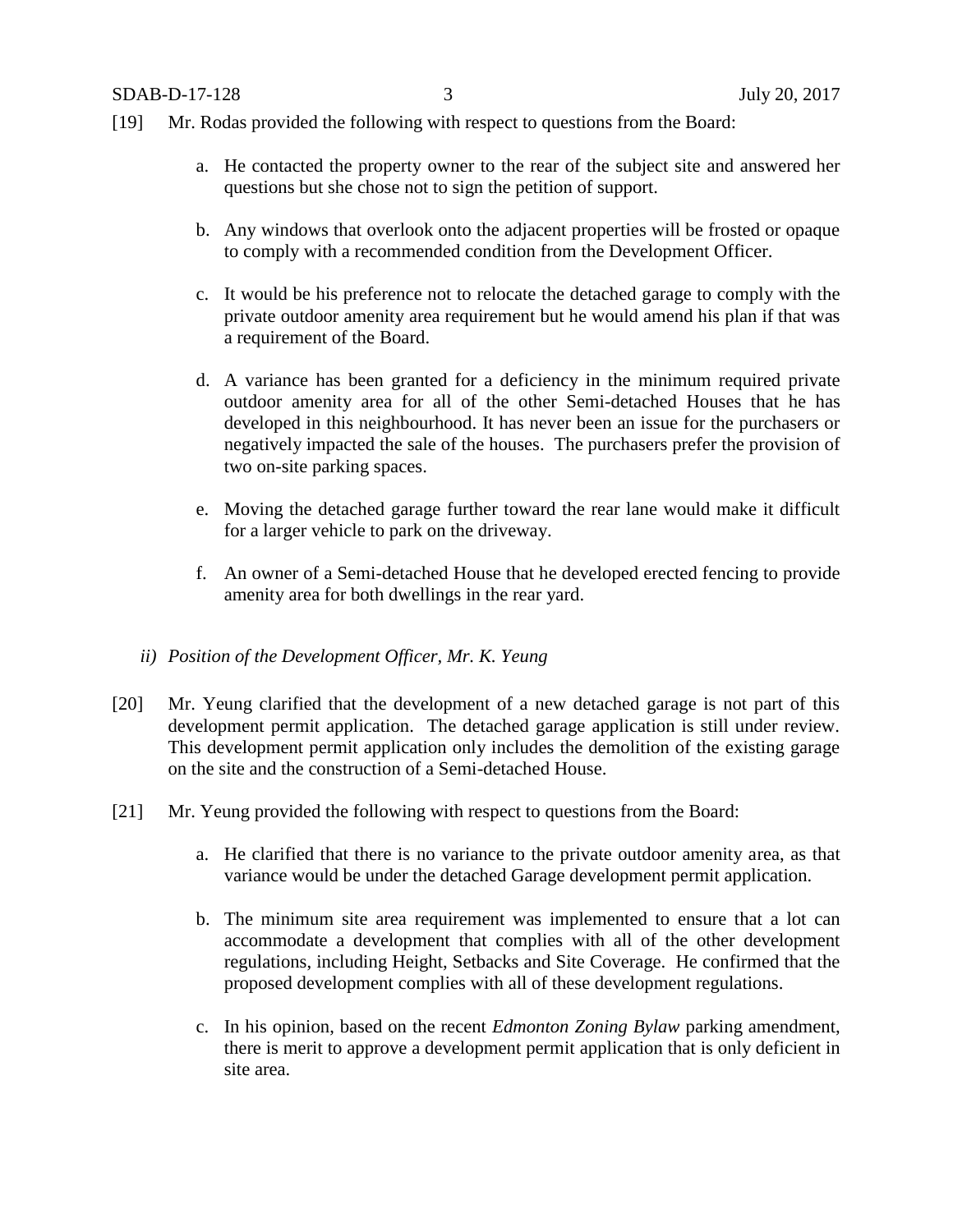- d. In his opinion, the variance required for the minimum site area will not negatively impact the neighbourhood because the proposed development complies with all of the other development regulations.
- e. There is a park located approximately one block from the subject site.
- f. He could not provide any information about the type of developments that are located on the larger lots on the block facing this site.
- *iii) Position of affected property owners in opposition to the Respondent, Mr. M. Royer & Ms. L. Lai:*
- [22] Mr. Royer advised the Board that single detached houses exist on the larger lots located across the street from the subject site.
- [23] He is not categorically opposed to infill development but is concerned that the proposed development is too large. The proposed Semi-detached House is twice the size of most of the other houses on the street with the exception of the other buildings built by this developer.
- [24] They purchased their house approximately four years ago because they like the mature trees and character of the neighbourhood.
- [25] The design of the proposed Semi-detached House is very modern and is not in keeping with the character of the neighbourhood.
- [26] He questioned the selling price of the proposed units and if it is conducive to bringing low income earners into the neighbourhood.
- [27] In his opinion, the existing house could be saved and renovated. The neighbourhood is becoming more vibrant as a result of people buying and renovating existing character houses.
- [28] He reiterated that the proposed development is too large for the subject lot. He acknowledged that a single detached house of the same size as the proposed development could be developed on this lot without any variances.
	- *iv) Rebuttal of the Appellant, Mr. Rodas*
- [29] Mr. Rodas acknowledged the design challenges when developing in a mature neighbourhood.
- [30] He reiterated his opinion that the existing house is beyond repair.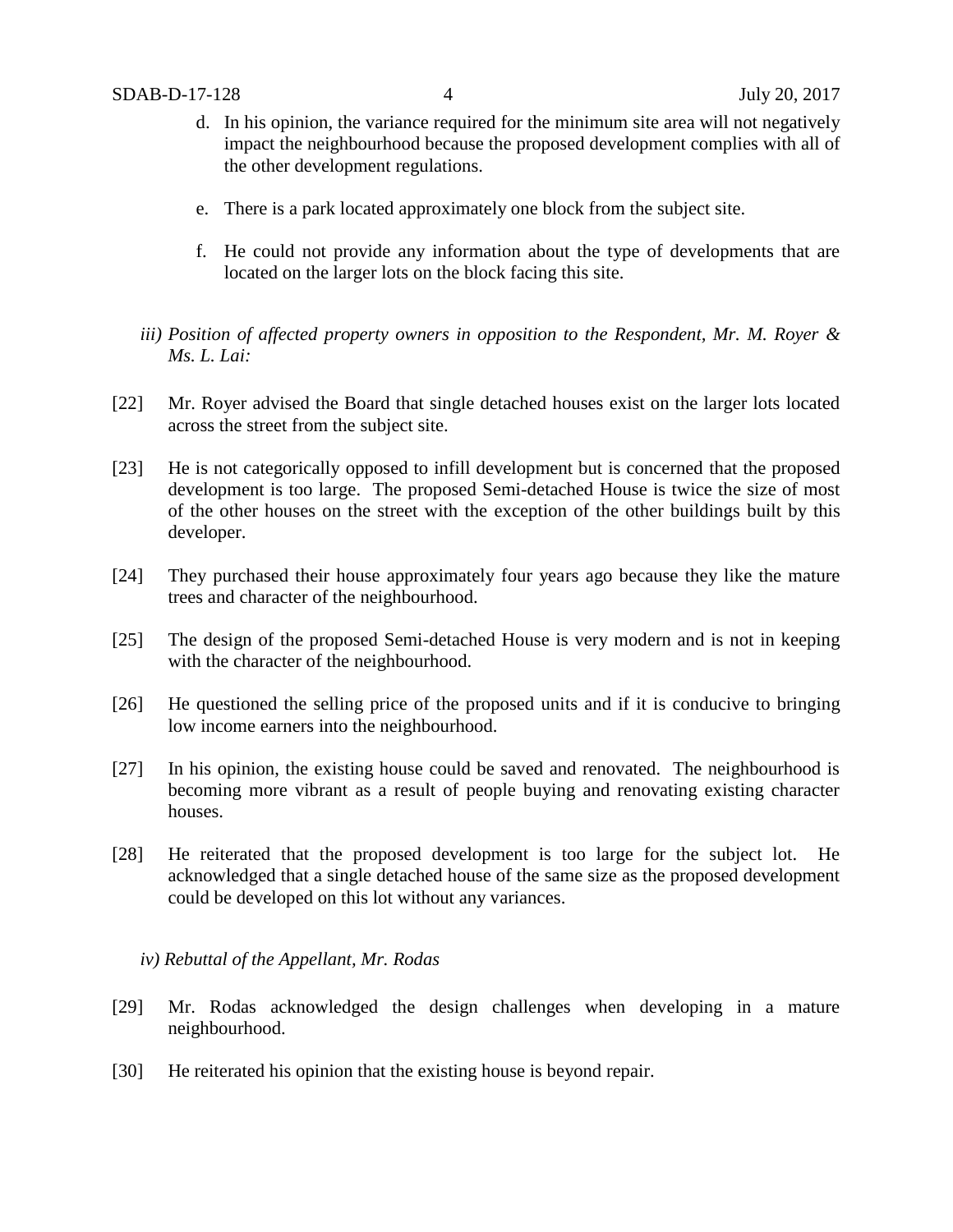[31] The development of Semi-detached Housing in a mature neighbourhood makes it affordable for young families to enter the housing market. A new single detached house on this lot would be more expensive.

#### **Decision**

- [32] The appeal is **ALLOWED** and the decision of the Development Authority is **REVOKED**. The development is **GRANTED** as applied for to the Development Authority, subject to the following **CONDITIONS**:
	- 1. WITHIN 14 DAYS OF APPROVAL, prior to any demolition or construction activity, the Applicant must post on-site a development permit notification sign;
	- 2. The development shall be constructed in accordance with the stamped and approved drawings;
	- 3. Platform Structures greater than 1.0 metres above Grade shall provide privacy screening to prevent visual intrusion into adjacent properties;
	- 4. Landscaping shall be installed and maintained in accordance with Section 55;
	- 5. Frosted or opaque glass treatment shall be used on windows as indicted on the drawings to minimize overlook into adjacent properties.

#### ADVISEMENTS:

- 1. Any future deck development greater than 0.6 metres (2 feet) in height will require development and building permit approvals.
- 2. Any future deck enclosure or cover requires a separate development and building permit approval.
- 3. Any future basement development requires development and building permit approvals.
- 4. Note that Secondary Suite Use Class does not include Semi-detached Housing.
- 5. Lot grades must match the Edmonton Drainage Bylaw 16200 and/or comply with the Engineered approved lot grading plans for the area. Contact Drainage Services at 780-496-5576 or [lot.grading@edmonton.ca](mailto:lot.grading@edmonton.ca) for lot grading inspection inquires.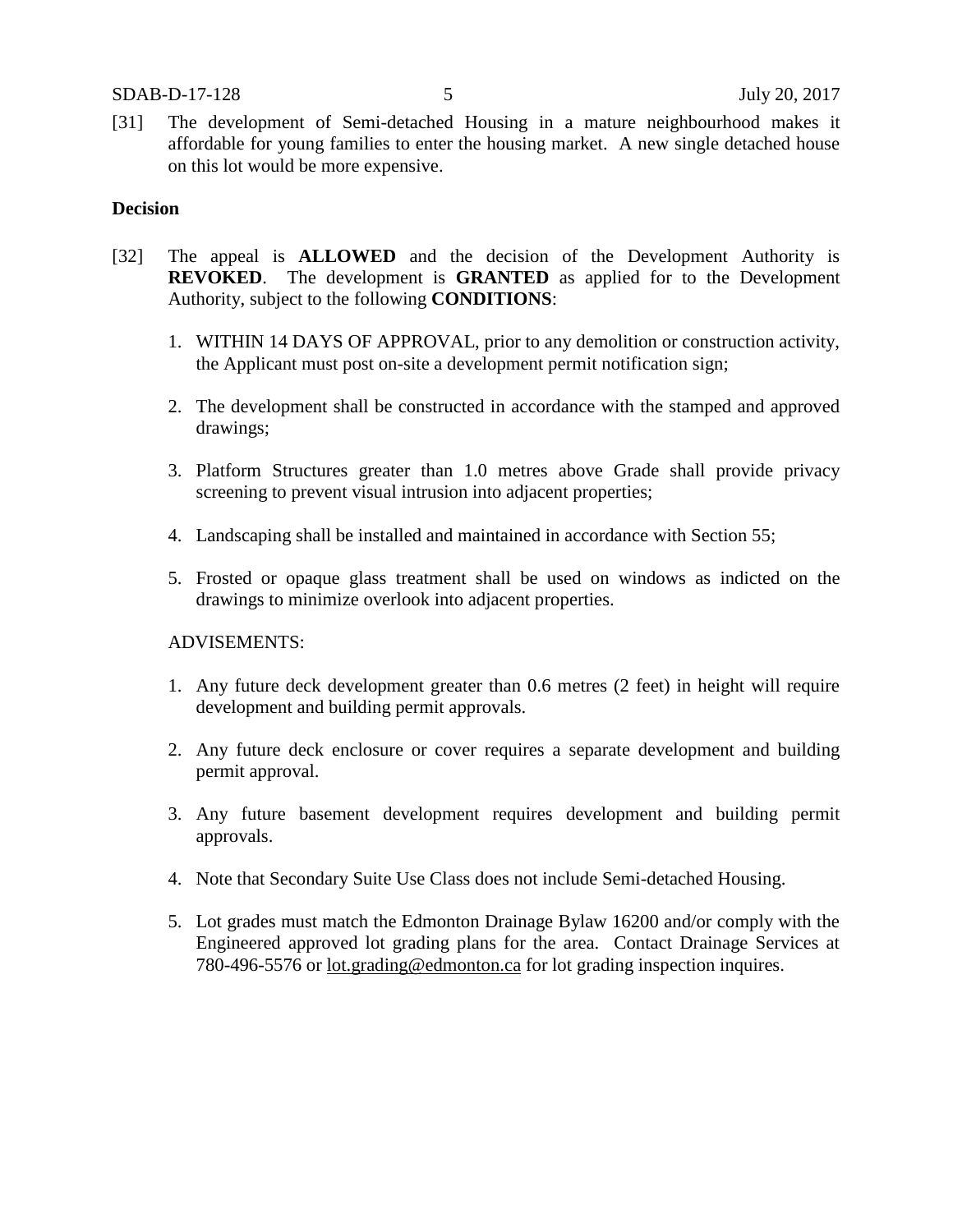- [33] In granting the development, the following variance to the *Edmonton Zoning Bylaw* is allowed:
	- 1. The minimum required Site area of 442.20 square metres per section 140.4(3)(a) of the *Edmonton Zoning Bylaw* is varied to allow a deficiency of 74.31 square metres, thereby decreasing the minimum allowed to 367.89 square metres.

## **Reasons for Decision**

- [34] Semi-detached Housing is a Permitted Use in the (RF3) Small Scale Infill Development Zone.
- [35] Based on evidence provided by the Development Authority at the hearing, the Development Permit Application before the Board only includes the construction of a Semi-detached House and the demolition of an existing House and an Accessory building (detached Garage) on the subject Site. A permit for the construction of a rear detached Garage will come at a later date. Therefore, the deficiency in the Private Outdoor Amenity Area is not part of this appeal or before the Board at this time.
- [36] The only variance being considered under this appeal is a deficiency in the minimum required Site area for Semi-detached Housing, pursuant to section 140.4(3)(a) of the *Edmonton Zoning Bylaw*.
- [37] Although the Site area of this lot is deficient for Semi-detached Housing, the proposed development complies with all the other development regulations for the (RF3) Small Scale Infill Development Zone and the Mature Neighbourhood Overlay, including Site Coverage, Height, and Setbacks.
- [38] Given the same Site area, other low-density Residential Uses, including a Duplex or a Single Detached House with a Secondary Suite, with the same built form and scale could be approved as a Class A Development. The design of the proposed development gives the appearance of a Single Detached House.
- [39] Based on a review of the photographic evidence provided, this is a neighbourhood in transition and there are several similar developments located in close proximity to the subject Site.
- [40] The Appellant undertook an extensive community consultation and submitted a petition containing 21 signatures of support, including the signatures of the two most affected property owners to the north and south.
- [41] The Board acknowledges the concerns of a property owner who lives on the same block, who appeared in opposition to the proposed development. The Board notes that the major concern was how this mature neighbourhood is changing as a result of the demolition of older character houses and the redevelopment of larger more modern houses. However, the Board was not provided with any planning reasons regarding how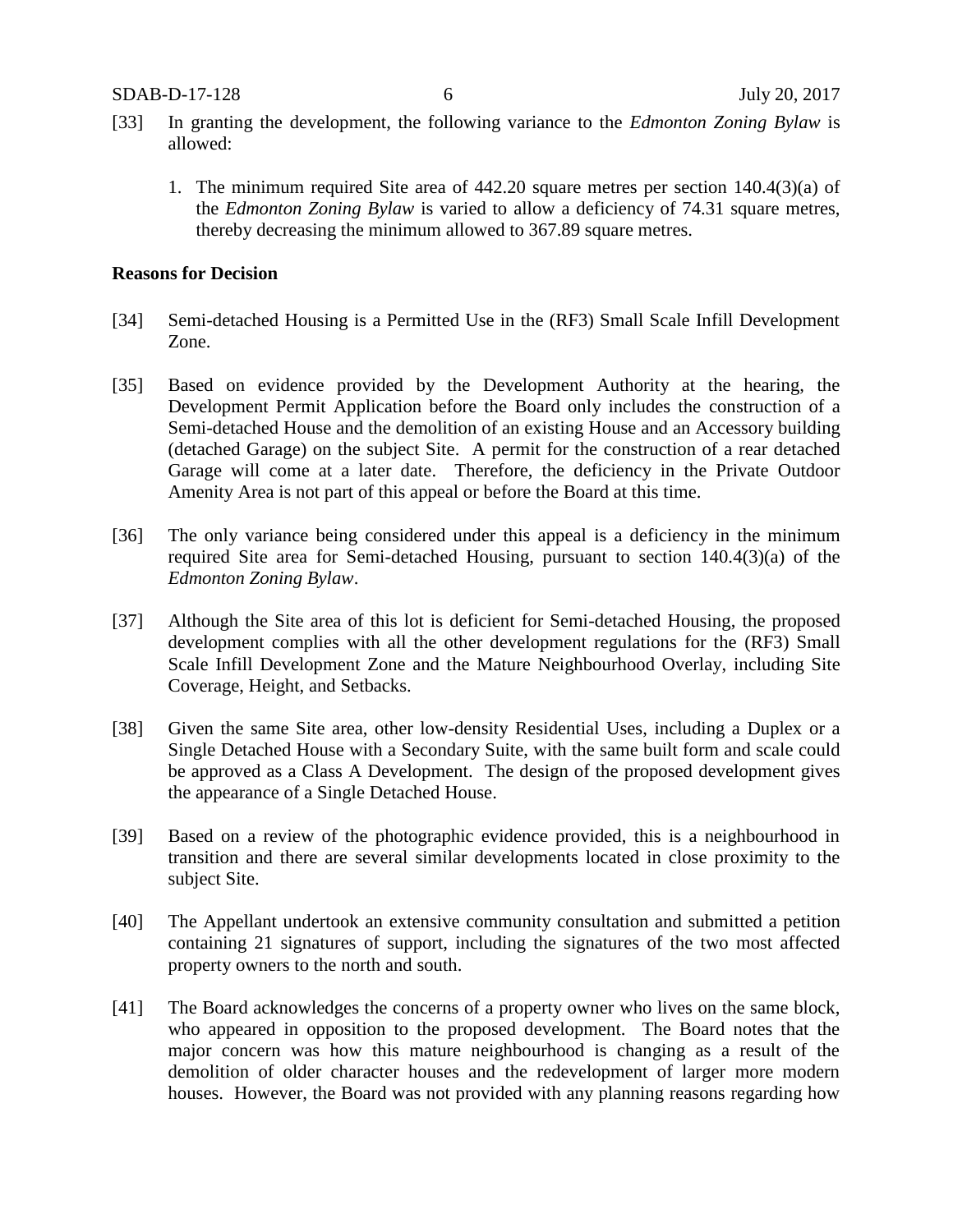SDAB-D-17-128 7 July 20, 2017

the variance required in the minimum required Site area would negatively impact neighbouring property owners.

[42] Based on the above, it is the opinion of the Board, that the proposed development will not unduly interfere with the amenities of the neighbourhood nor materially interfere with or affect the use, enjoyment or value of neighbouring parcels of land.

Patricia L. Jones.

Ms. P. Jones, Presiding Officer Subdivision and Development Appeal Board

Board Members in Attendance : Mr. A. Nagy; Ms. S. LaPerle; Ms. M. McCallum; Mr. L. Pratt